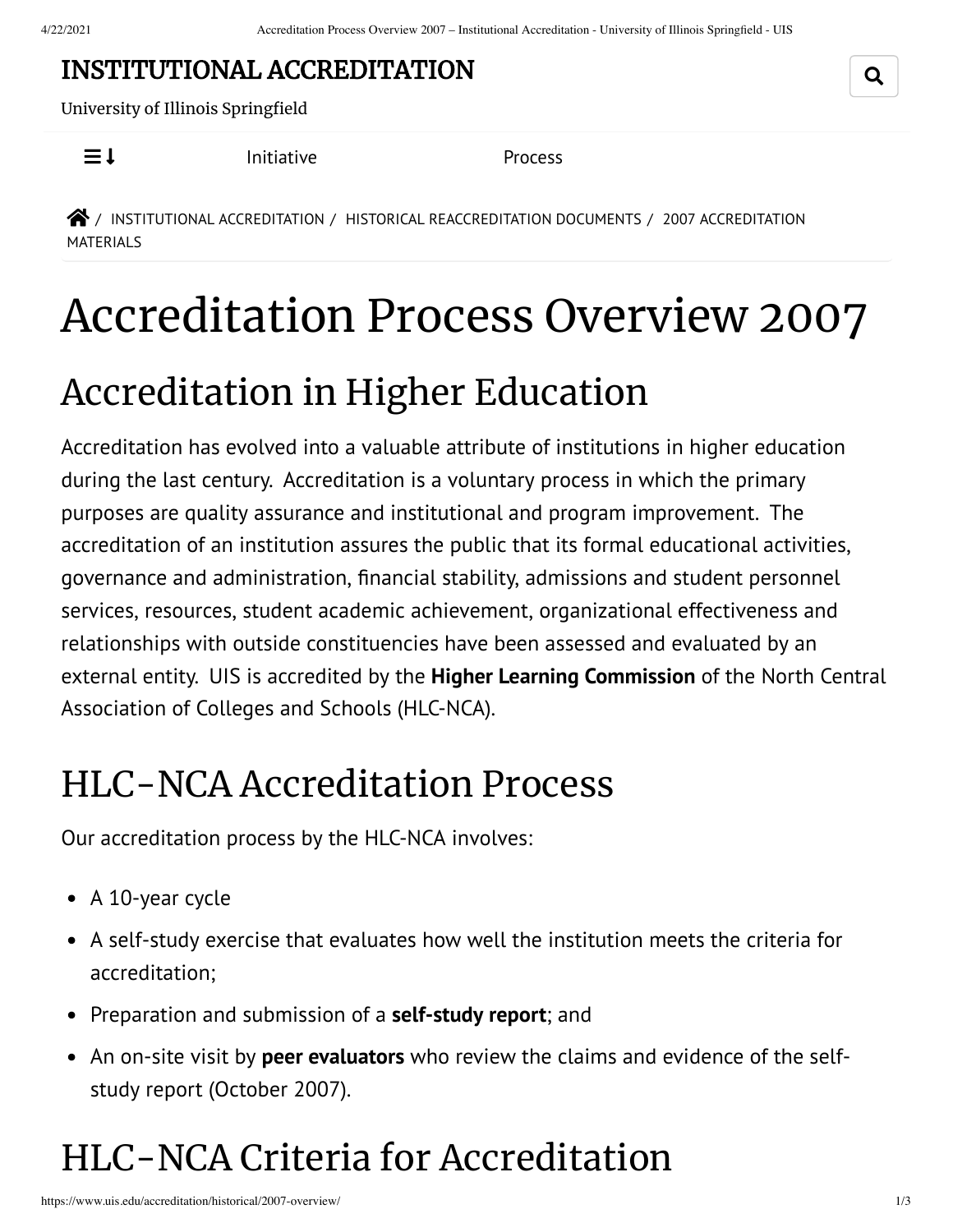*[Criterion](https://www.uis.edu/accreditation/assurance/year-2007/mission/) One – Mission and Integrity*The organization operates with integrity to ensure the fulfillment of its mission through structures and processes that involve the board, administration, faculty, staff, and students.

#### *Criterion Two – [Preparing](https://www.uis.edu/accreditation/assurance/year-2007/future/) for the Future*

The organization's allocation of resources and its processes for evaluation and planning demonstrate its capacity to fulfill its mission, improve the quality of its education, and respond to future challenges and opportunities.

#### *Criterion Three – Student Learning and Effective [Teaching](https://www.uis.edu/accreditation/assurance/year-2007/learning/)* The organization provides evidence of student learning and teaching effectiveness that demonstrates it is fulfilling its educational mission.

- *Criterion Four – [Acquisition,](https://www.uis.edu/accreditation/assurance/year-2007/knowledge/) Discovery and Application of Knowledge*The organization promotes a life of learning for its faculty administration, staff and students by fostering and supporting inquiry, creativity, practice, and social responsibility in ways consistent with its mission.
- *Criterion Five – [Engagement](https://www.uis.edu/accreditation/assurance/year-2007/service/) and Service*

As called for by its mission, the organization identifies its constituencies and serves them in ways that both the organization and the constituencies value.

### <span id="page-1-0"></span>**Institutional [Accreditation](https://www.uis.edu/accreditation/)**

| About                              | ゝ |
|------------------------------------|---|
| Assurance Argument                 |   |
| Departmental/Program Accreditation |   |
| Quality Initiative                 |   |
| Contact                            |   |
| Site Map                           |   |

Get in touch: